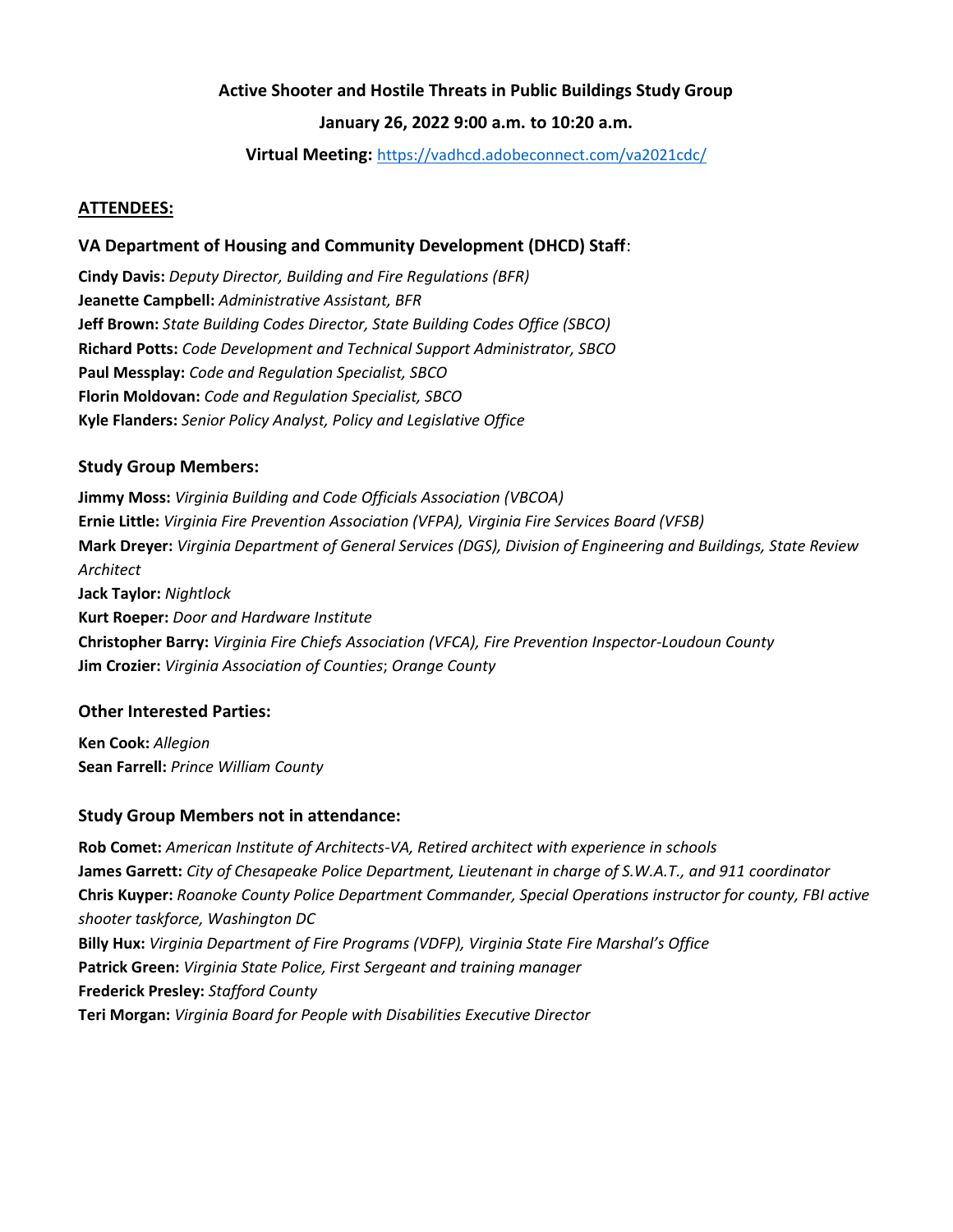# **AGENDA AND DISCUSSION ITEMS:**

### **I) Welcome**

Jeff Brown: Reminded the group that the meetings are recorded. Thanked everyone for their time. He's hoping to wrap up discussions today, finalize the proposal and begin working on the report. He asked everyone to be sure and speak up if they had anything to add to the discussion. He gave instructions for members to remain muted unless speaking, and to use the 'raise hand' feature to ask to speak. The study group members are listed in the box on the left. The meeting summary from the last study group meeting has been posted on the DHCD website and is available in cdpVA. He encouraged everyone to review it and let the staff know if there were any corrections needed. The summary from this meeting should be available in about a week. There will be breaks each hour. He asked members to identify themselves when speaking.

### **II) Discussion**

### **A) Documents Submitted by Ernie Little (VFPA)**

Jeff: asked Ernie to talk about the documents he submitted, since he had to step away from the meeting last time and these documents were not able to be discussed. However, Ernie was not signed in yet. Jeff said they would circle back to this later, when Ernie is available.

## **B) Other States and Jurisdictions**

Jeff: Mark said in the last meeting that he would look for information on what other states and jurisdictions are doing about barricade devices.

Mark Dreyer: looked into the state of Virginia, and did not see any new activity in any of the jurisdictions he looked into.

Jeff: Anyone else?

Chris Barry: Asked the schools in his district, and there's nothing new in Loudoun.

#### **C) Virginia Experiences**

Jeff: DHCD staff sent a Memo to all Virginia building officials asking them to share any experiences with approving barricade devices in their jurisdictions since the 2018 code changes went into effect on July 1, 2021. There was no response to the request. DHCD also reached out to Augusta County schools, who did install devices prior to the 2018 code update. They still use the devices and it's working well for them. They have procedures in place for maintenance of the devices and training. They are looking into adding them in more schools.

Jack Taylor: His company Nightlock is based in Michigan. He says they have had increased activity recently. They currently have devices in 62 schools in VA. He is also working with a few VA schools, who are looking into their devices, but none of them have mentioned the new code.

Jeff: For the benefit of those that were not able to attend the previous meetings, he summarized the background discussions and activities around barricades in schools last cycle, and the directive to address barricades in public buildings this cycle.

## **D) Draft Proposal**

Jeff: DHCD has drafted a proposal to meet the intent of the directives given by SB 333 and HB 670, understanding that some in the study group may not support it. The full report will outline the information discussed, including concerns. When the report and proposal are complete, there will still be opportunity to discuss and raise any concerns in the Workgroup meetings before being sent to the Board for a decision. **Jack:** stated that the Naval technical training center in VA is using barricades and that while Nightlock barricades are mainly used in schools, they are used in other public buildings as well. He indicated they have barricades in municipal, military, government, corporate and retail buildings. They are primarily in place to protect employees, and give them a place to retreat to and shelter in place if needed.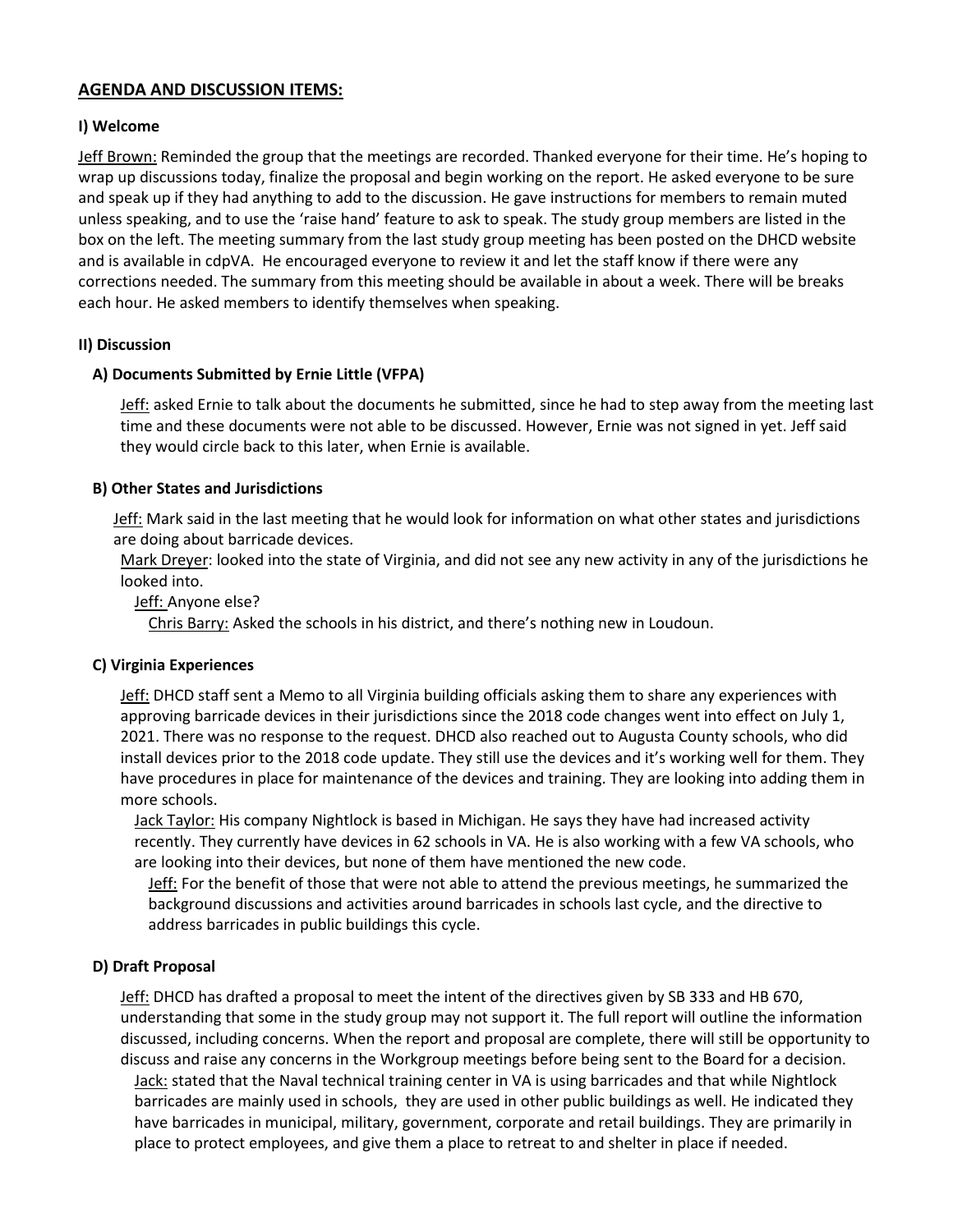Jeff: Reviewed the proposal drafted by the DHCD staff, which was sent out with the agenda and is available in the file pod on the left of the meeting space. Section 108.1 - when applications are required. This would impact the devices in any occupancy. Alteration to means of egress already required a permit per the code. Last cycle, language was added to include requiring a permit when adding barricade devices. The draft proposal includes language to require a permit for removing barricade devices as well.

Jimmy Moss**:** They were able to do all of this previously, but the wording in the proposal is good because it makes it very clear to everyone what is specifically required.

Mark: DEB would not issue a permit for removal. It would be better to say that removal should be coordinated with first responders and the training program.

Kurt Roeper: The existing Code requires permitting and approval of devices. According to a statement made earlier by a study group member, there are at least 62 schools in VA that have installed the devices, but DHCD did not get any response back from building officials when asked for examples of installed devices. How does that reconcile?

Jeff: There were a number of these devices installed prior to the 2018 USBC going into effect. They probably would have been installed with approval of a building official using a code modification or other process. At a previous Study Group meeting, it was acknowledged that barricade devices were already installed. DHCD staff asked for examples of any installations using the new 2018 regulations (effective July 1, 2021). DHCD didn't hear back from building officials on that request.

Jack: The same thing happened in Michigan. Sometimes, when a state goes through the regulating process, schools will wait a bit before implementing the new rules or guidelines. If he knows of any new code changes, he would definitely share those with all schools (or other buildings) who request devices in the state.

Kurt: is concerned that there may be many undocumented installations, where first responders may not have received notification.

Jeff: He isn't sure about what process each of the schools may have used prior to the 2018 code change. However, Augusta's approval process did include coordination and consultation with local law enforcement and first responders

Jeff: finished reviewing the proposal:

- 110.1.1 Talks about notifying officials of removal of devices.
- Chapter 2 definition of Public Building was added according to the previous Study Group discussions.
- 1010.2.8 Was changed to include public buildings.
- 1103.2.15 Added 'and public buildings'
- 1031.11 In SFPC Added 'the conditions of its approval' to indicate that a change in building use would nullify the approval, as it was conditioned on the building use. As in a change of occupancy from public to private use for example.
- Reason statement in compliance with SB 333 and HB 670 to expand the use of barricade devices to public buildings.

Jack: asked if under the draft proposal, there was a change in occupancy, the new owner could apply for use?

Jeff: The proposal would limit approval to "public buildings". The Study Group's directive is only for public buildings. It doesn't prevent anyone from submitting another proposal using different language, which would go to the Workgroups for consideration.

Chris: Indicated that he does not like the generic term 'notify first responders'.

Jeff: Highlighted section 110.1.1 listing the titles of the various officials (which was not changed). Chris: stated there's a big difference between schools and public building staff structure. He wanted to review the training section.

Jeff: Reminded the group that there's no change to the language in 1010.2.8 #5 – The approval process includes checks to make sure that they are training as required and also requires that they make their training records available for inspection.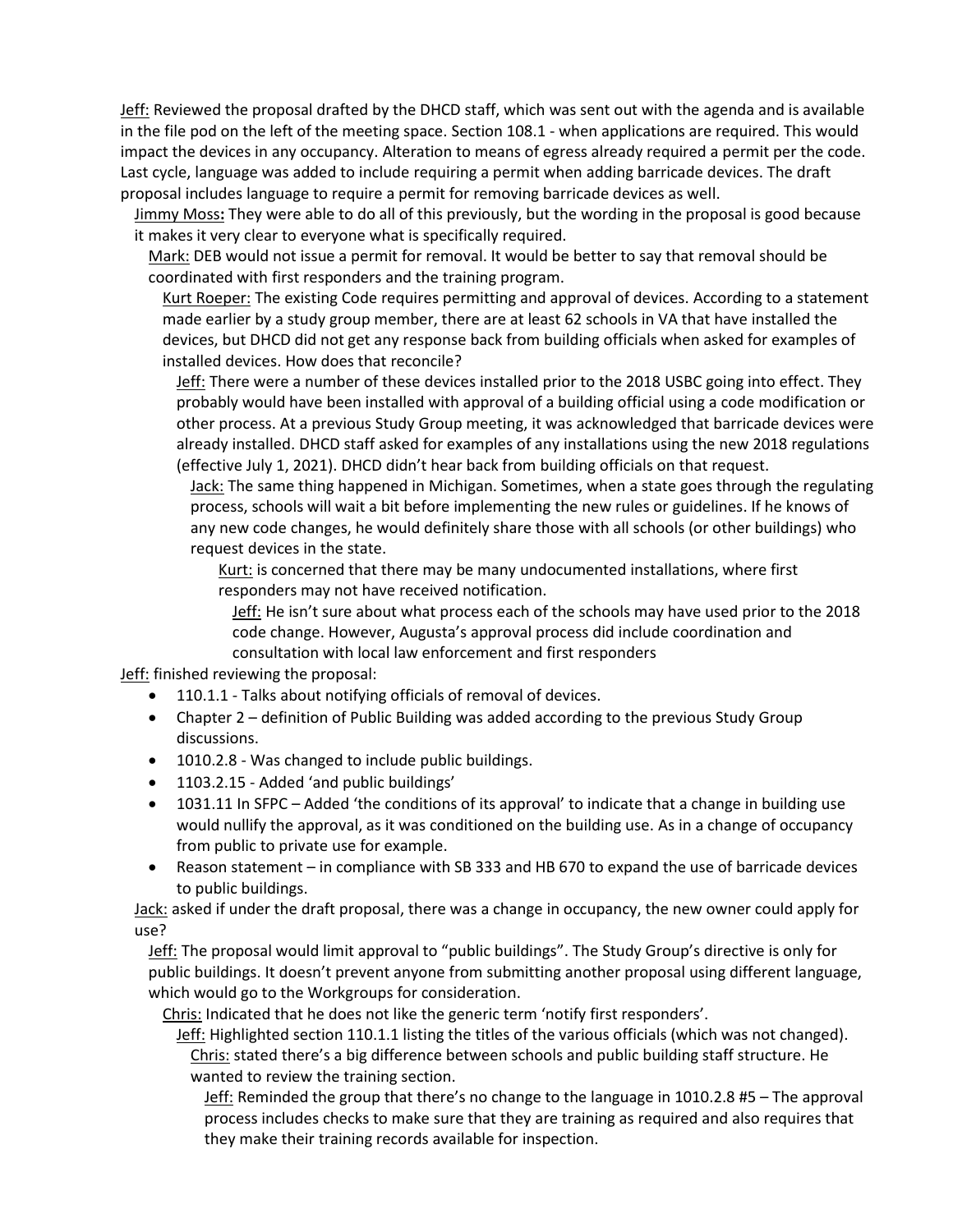Jeff: If there are no other questions or concerns, DHCD will finalize the proposal and put it in cdpVA. They will also begin preparing the report to capture the thoughts and comments of group members. If all in the group support a proposal, they will typically put the study group's name on the proposal. Knowing that's not the case here, he wants to know who supports this, in order to put the proponent names on the proposal. Jeff asked for a show of hands (thumbs up or thumbs down) to indicate those who would support approval of the proposal to add barricades in public buildings.

Ernie Little: asked if he could review his proposal before the vote.

Jeff: wanted to vote first on the DHCD proposal separate from Ernie's proposal. The vote resulted in Jimmy Moss, Ernie Little, Jack Taylor and Chris Barry giving thumbs up, indicating that they would support approval of the DHCD proposal. Mark Dreyer and Kurt Roeper voted with thumbs down to indicate that they would not support approval of the proposal. Jim Crozier did not give thumbs up or thumbs down to indicate his position. Jeff will reach out again one last time for proponents before the draft is submitted for public viewing in cdpVA to confirm whose names will be added as co-proponents of the proposal. He reminded the group that it will be discussed again at the General Stakeholder Workgroup meeting.

# **A) (Revisit) Documents Submitted by Ernie Little (VFPA)**

Ernie: Provided 3 documents (first 2 are background / informational)

- 1. Lori Greene, door & hardware manufacturers myths & facts
- 2. NFPA 3000 toolkit basis for developing a lockdown plan.
- 3. Code change proposal: amending 404.2.3.3 ASHER Program Compliance "The development, operation and maintenance of lockdown plans, including the use of emergency supplemental hardware, shall be in accordance with chapter 9 of NFPA 3000".

Jack: Likes this; he says there are a lot of devices on the market, and there are only some that comply with code and should be approved. At the permitting process level, they need to have the same information and guidelines to decide whether to approve or not. The article by Lori Greene, door hardware industry, doesn't give enough factual information. Barricades are in competition with other door hardware. Lori lumps all barricade devices together. Some are safe to use and some are not as safe. The door hardware industry thinks that all barricades are in competition with them, so they lump them all together, and that's not a true representation.

Jeff: This discussion will be part of the summary. Ernie's proposal is not specific to public buildings. We can mention it as part of the discussions. This change could be submitted separately, and could include co-proponents. DHCD can assist Ernie with submitting the proposal on cdpVA.

Ernie: Yes, thanks. What does the group think?

Jeff: After Ernie finalizes and submits the proposal on cdpVA, DHCD can circle back to this group to ask for proponents.

Ernie: He asked about the additional public building definitions that he sent via email to Jeff. **Jeff:** The definition used in the DHCD drafted proposal was based on group discussions in previous meetings. However, Ernie later submitted some additional definitions for consideration.

## {BREAK 10:02 – 10:07}

Jeff: Asked Ernie to discuss the definitions of public buildings that he sent over.

Ernie: He provided a few, and he also put together one from all the choices as his favorite. It included examples of the types of buildings, which he thinks is missing from the DHCD draft proposal.

Jeff: asked the group to review & compare with the definition they chose in the DHCD draft proposal. There were no hands or comments, so he asked once more – if anything Ernie submitted would change the DHCD proposal. Seeing no response, the group will go forward with original draft definition proposed.

## **II) Other**

Nothing further to review.